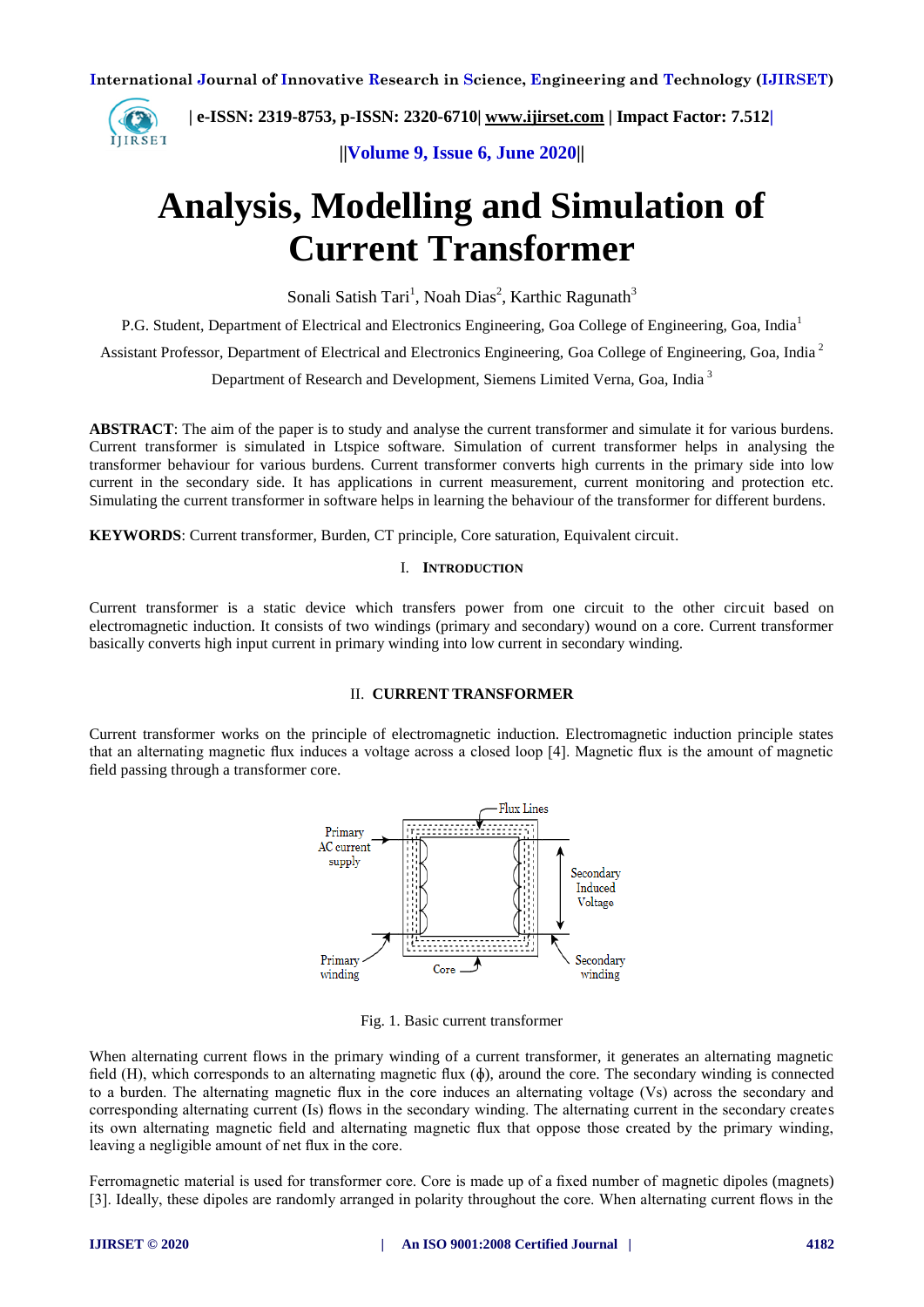

# **| e-ISSN: 2319-8753, p-ISSN: 2320-6710| [www.ijirset.com](http://www.ijirset.com/) | Impact Factor: 7.512|**

## **||Volume 9, Issue 6, June 2020||**

primary winding and generates the magnetic field, the strength of the magnetic field affects the dipoles in the core and causes them to line up in the direction as the magnetic field. This produces the magnetic flux (ɸ). More dipoles are lined up as the primary current is increased. When all the dipoles are aligned in the same direction, the maximum magnetic flux density (B) of the core is attained. At this point when no further dipoles alignment is possible the core is said to be saturated [1]. The relationship between the H and B is given by the B-H curve of the core. Different types of core materials have different B-H curves depending on material properties.



Fig. 2. (a) B-H curve for different materials (b) Excitation curve

The change in flux is caused by the dipoles changing direction. This induces voltage across the secondary winding. Voltage in turn generates current through the secondary winding. When the core reaches maximum flux density, it is fully saturated and there are no more dipoles(magnets) remaining to change direction. This causes voltage to drop to zero, and current ceases to flow.

The current transformers are designed to operate at over the linear part of the BH curve. Under steady state operation the difference between primary and secondary currents can be calculated by the turns-ratio neglecting the magnetizing current.

Under steady state, Current transformer operates in linear or saturation region depending upon the level of excitation applied to the core. The core starts to saturate after the knee point. The various reasons for saturation of current transformer are high primary current, high secondary burden, low turns ratio, small cross-sectional area of core, DC offset.

Current transformer is a static device and hence only electrical losses in the transformer are to be considered. Electrical losses mainly include core losses and copper loss. Copper losses occur in the primary and secondary windings of the transformer when heat is dissipated due to internal resistance offered by the windings when the current passes through the windings. Core losses are caused by the alternating flux in the core. It is further divided into hysteresis loss and eddy current loss. Core losses are fixed and are independent of the load while copper losses vary with the current.

#### III. **EQUIVALENT CIRCUIT**

A current transformer can be represented by an equivalent circuit diagram as shown in figure. Resistive burden is considered as it relates to most of the applications. For ideal current transformer, primary is reproduced in the secondaryin exact ratio. Magnetic field created by primary current is used by current transformer to induce current in the secondary winding.

Consider simplified equivalent circuit neglecting the leakage losses. The magnetizing current is part of primary current that satisfies the eddy loss and hysteresis losses. Magnetizing inductance and burden are in parallel and hence current divides between them. The magnetizing inductance depends on core parameters.

Primary ampere-turn (Np) equals Secondary ampere-turn (Ns) The equivalent circuit consists of primary winding resistance (Rp), primary winding leakage inductance (Xp), core resistance (Rc), magnetizing reactance (Xm), secondary winding resistance (Rs), secondary winding leakage inductance (Xs). Besides the loss components (i.e. Rc and Xm), there are distributed capacitances (very small) in the windings but they are usually neglected for low frequencies (below several tens of kilohertz). The total secondary current (Is) is the sum of magnetizing current, core loss current and the load current.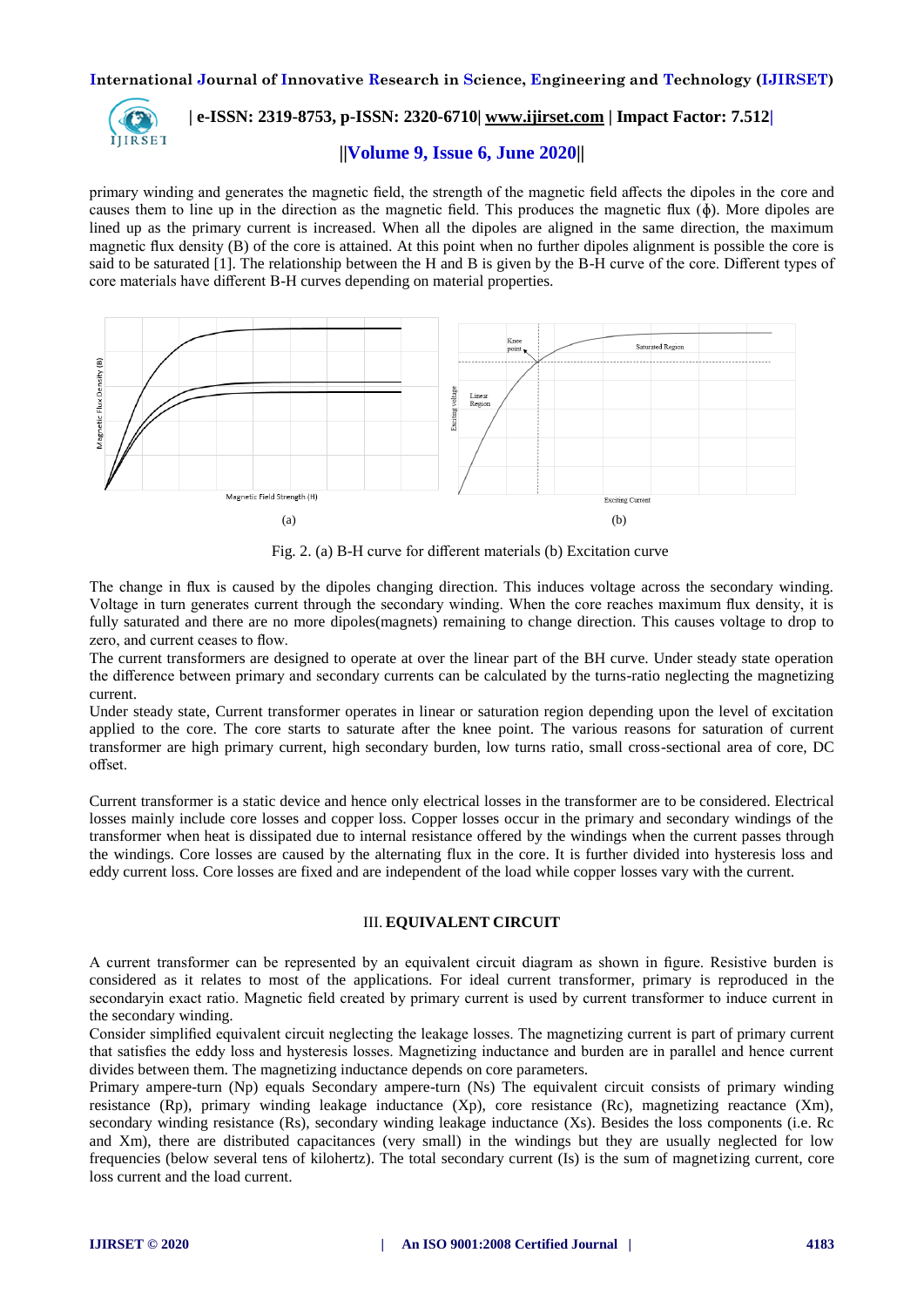

 **| e-ISSN: 2319-8753, p-ISSN: 2320-6710| [www.ijirset.com](http://www.ijirset.com/) | Impact Factor: 7.512|**

**||Volume 9, Issue 6, June 2020||** 



Fig.3. (a) Equivalent circuit of current transformer (b)Simplified equivalent circuit

Output voltage is determined primarily by load resistance. The current transformer should never be operated with secondary open circuited. If secondary is open circuited, then all the input current will be supplied as magnetizing and core loss current resulting in very high flux density further leading to high secondary voltage.

#### IV.**THEORETICAL ANALYSIS**

Current Transformer has a definite capability to produce a secondary voltage(Vs) depending on the core material, frequency(f), core cross section area and the number of secondary turns. The only way of changing the saturation level for a current transformer, with a specific core material, is to change the core area or the number of secondary turns. Alternating flux(ɸ) developed by primary winding in linked to secondary winding through core. Alternating flux produces electromotive force (emf) which can be given by Faradays laws of electromagnetic induction.

 $V = -N (d\phi/dt)$  $Vp = -Np (d\phi/dt)$ Solving above equation, maximum induced emf can be obtained as Vp(max) = Np ω ɸmax ω is angular frequency in radians per second.  $\omega = 2\pi f$ Vp(max) = 2π f Np ɸmax

RMS value is given as,  $Vp = Vp(max) / sqrt(2)$ Vp = sqrt(2)  $\pi$  f Np  $\phi$ max  $Vp = 4.44$  f Np  $\phi$ max Similarly,  $Vs = 4.44$  f Ns  $\phi$ max Taking ratio of the above equations,  $(Vp / Vs) = (Np / Ns)$ 

If efficiency of transformer is 100%, input power equals output power that is, primary side power equals secondary side power,  $Vp$  Ip  $cos\phi p = Vs$  Is  $cos\phi s$ Where, $\cos\phi$  = power factor of primary side and  $\cos\phi$  = power factor of secondary side Practically, $\cos\phi p = \cos\phi s$  $(Vp / Vs) = (Is / Ip) = (Np / Ns)$ 

#### V. **SIMULATION AND RESULTS**

Ltspice software is used to simulate the current transformer model based on the equivalent circuit. Ltspice is free and high performance circuit simulation software. Current transformer is modelled using a non-linear inductor which represents nonlinearity of core. Non-linear inductance is function of number of turns, flux developed in core and current. The coupling coefficient is assumed to be 0.8. current transformer is simulated for various burdens(Rb) to view the saturation effect.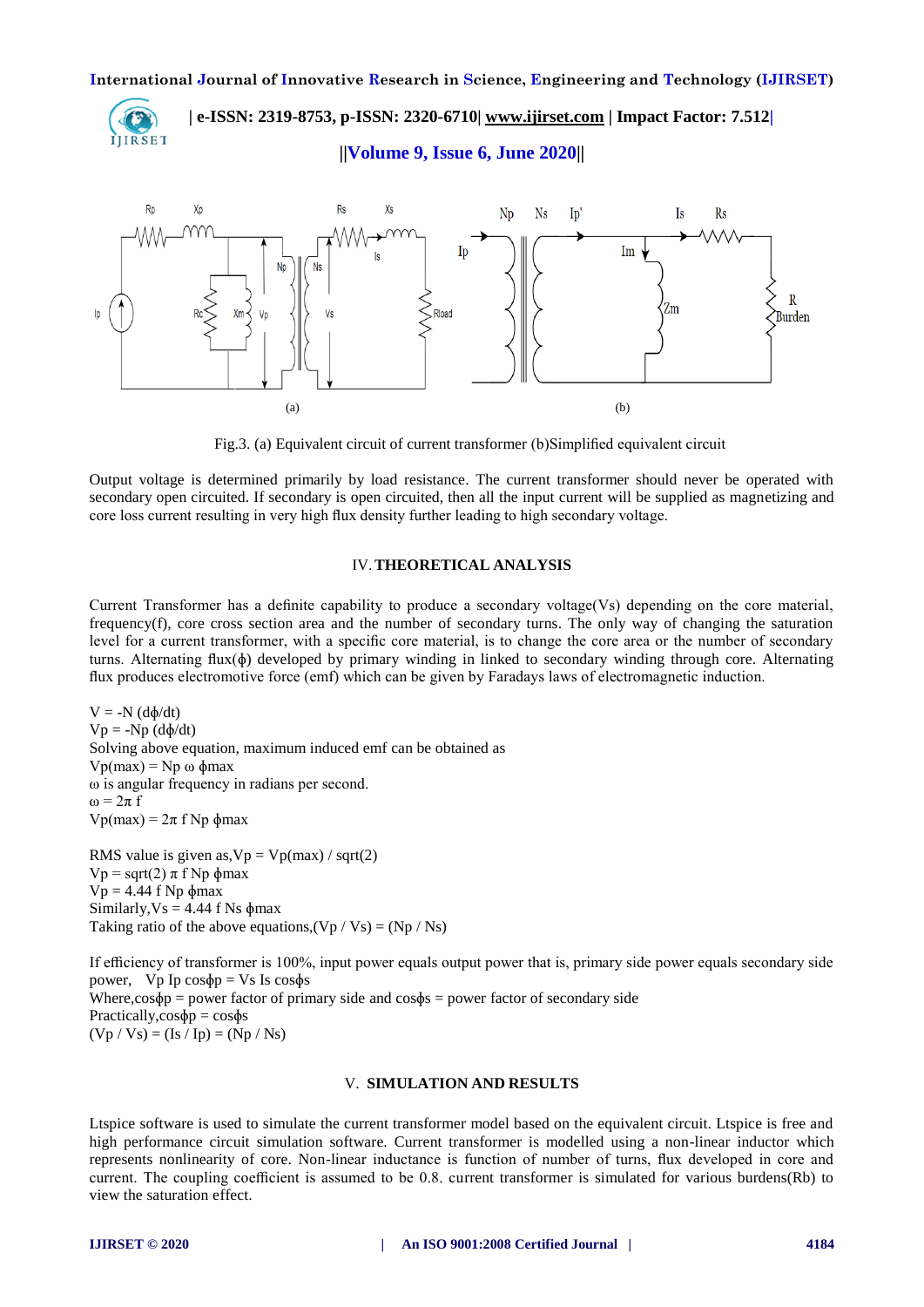

 **| e-ISSN: 2319-8753, p-ISSN: 2320-6710| [www.ijirset.com](http://www.ijirset.com/) | Impact Factor: 7.512|**

**||Volume 9, Issue 6, June 2020||** 



Fig. 4. Simplified equivalent circuit

Simulated Current transformer has following specification: Turn ratio= 60:260, Burden=100 ohms, 1000 ohms ,2000 ohms, primary current was varied from 0.02 to 0.2 amperes.

Current transformer was given input current from 0.02 amperes to 0.2 amperes for various resistive burdens 100 ohms, 1000 ohms and 2000 ohms. Voltage across burden, current through burden and magnetizing current was noted.

| Ip                   | $Rb = 100 ohms$  |                    |                   | $Rb = 1000 ohms$ |              |                  | Rb=2000 ohms      |                   |          |
|----------------------|------------------|--------------------|-------------------|------------------|--------------|------------------|-------------------|-------------------|----------|
| (mA<br>$\mathcal{L}$ | Im(mA)           | Vb(V)<br>$\lambda$ | Ib(mA)            | Im(mA)           | Vb(V)        | Ib(mA)           | Im(mA)            | Vb(V)             | Ib(mA)   |
| $\overline{0}$       | $\mathbf{0}$     | $\mathbf{0}$       | $\Omega$          | $\Omega$         | $\mathbf{0}$ | $\Omega$         | $\overline{0}$    | $\overline{0}$    | $\Omega$ |
| 20                   | 0.3              | 0.45               | 4.5               | 2.5              | 3.83         | 3.8              | 3.6               | 5.53              | 2.8      |
| $\overline{30}$      | $\overline{0.5}$ | 0.67               | 6.7               | $\overline{3.8}$ | 5.73         | $\overline{5.7}$ | $\overline{5.5}$  | 8.21              | 4.1      |
| 40                   | $\overline{0.7}$ | 0.91               | 9.1               | 5.1              | 7.75         | 7.7              | 7.5               | 10.9              | 5.5      |
| $\overline{50}$      | $\overline{0.9}$ | 1.14               | $\overline{11.4}$ | 6.5              | 9.66         | $\overline{9.6}$ | 9.5               | 13.4              | 6.7      |
| 60                   | 1.1              | 1.36               | 13.6              | 7.8              | 11.44        | 11.4             | 11.4              | 15.6              | 7.8      |
| 70                   | 1.2              | 1.59               | 15.9              | 9.3              | 13.31        | 13.2             | 13.5              | 17.7              | 8.9      |
| 80                   | 1.4              | 1.81               | 18.1              | 10.7             | 15.06        | 15.0             | 15.6              | 19.6              | 9.8      |
| 90                   | 1.6              | 2.04               | 20.4              | 12.3             | 16.66        | 16.7             | 17.7              | $\overline{21.3}$ | 10.7     |
| 100                  | 1.8              | 2.26               | 22.6              | 14.0             | 18.26        | 18.3             | 19.9              | 22.8              | 11.4     |
| 110                  | $\overline{1.9}$ | 2.50               | 25.0              | 15.9             | 19.97        | 19.9             | $\overline{22.3}$ | 24.2              | 12.1     |
| 120                  | 2.1              | 2.72               | 27.2              | 17.8             | 21.25        | 21.2             | 24.5              | 25.4              | 12.7     |
| 130                  | $\overline{2.3}$ | 2.95               | $\overline{29.5}$ | 19.9             | 22.61        | 22.5             | 26.7              | 26.5              | 13.2     |
| 140                  | 2.5              | 3.17               | 31.7              | 22.0             | 23.60        | 23.6             | 29.0              | 27.5              | 13.8     |
| 150                  | 2.7              | 3.40               | 34.0              | 24.3             | 24.72        | 24.6             | 31.3              | 28.4              | 14.2     |
| 160                  | 2.8              | 3.62               | 36.2              | 26.6             | 25.47        | 25.5             | 33.5              | 29.3              | 14.7     |
| 170                  | 3.0              | 3.85               | 38.5              | 29.0             | 26.43        | 26.3             | 35.8              | 30.1              | 15.1     |
| 180                  | $\overline{3.2}$ | 4.31               | 43.1              | 31.5             | 27.09        | 27.1             | 38.2              | 30.9              | 15.5     |
| 190                  | $\overline{3.4}$ | 4.55               | 45.5              | 33.9             | 27.95        | 27.8             | 40.5              | 31.7              | 15.9     |
| 200                  | $\overline{3.6}$ | 4.79               | 47.9              | 36.3             | 28.45        | 28.5             | 42.8              | 32.5              | 16.2     |